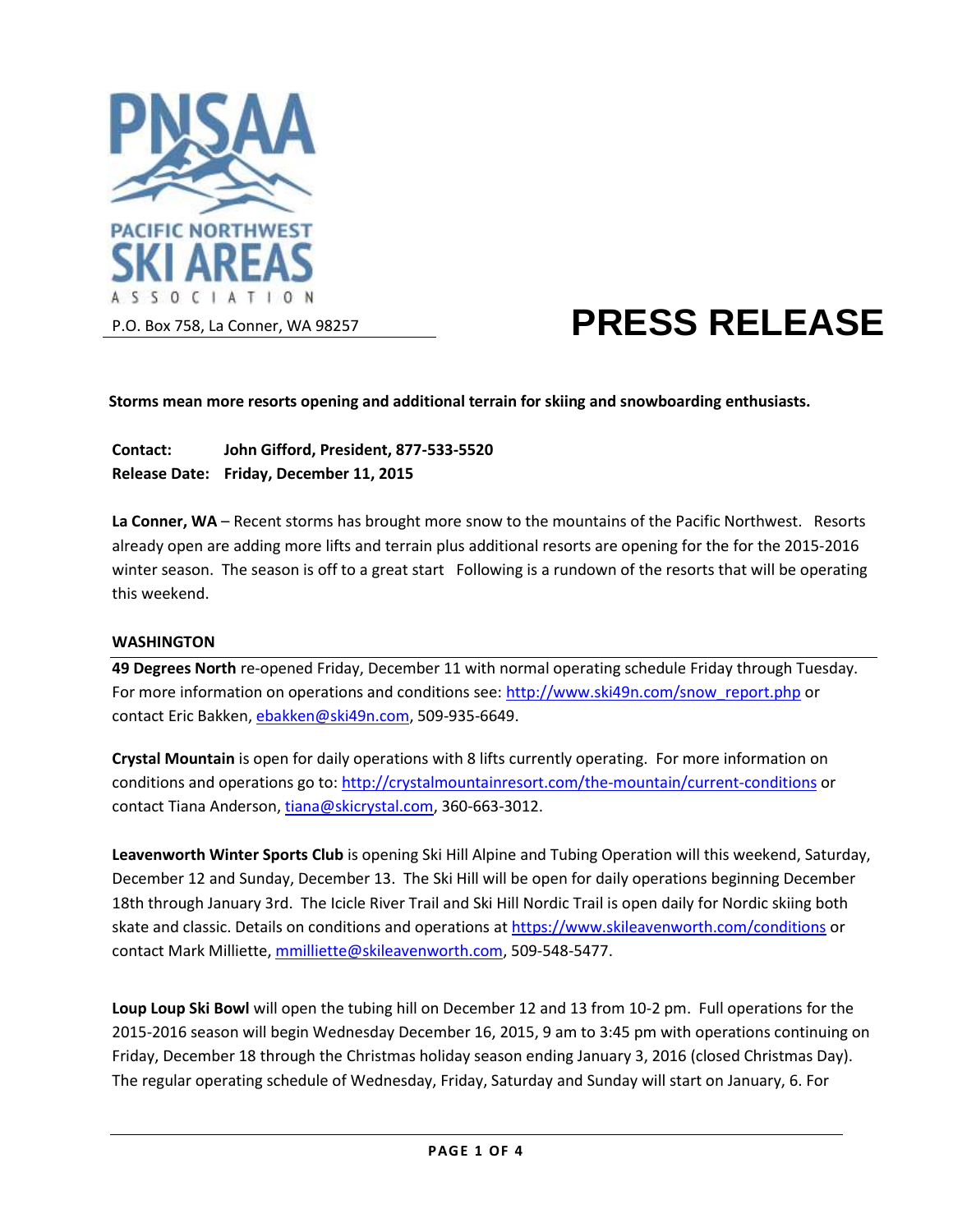current conditions and operations go to: [www.skitheloup.com/conditions](http://www.skitheloup.com/conditions) or contact CP Grosenick, [Manager@SkiTheLoup.com,](mailto:Manager@SkiTheLoup.com) (509) 557-3402.

**Mission Ridge Ski & Snowboard Resort** re-opened for weekend operations on Friday, December 11 through Sunday, December 13. Holiday operations start Friday, December 18. For details see: <https://missionridge.com/snow-report> or contact Tony Hickok[, ahickok@missionridge.com,](mailto:ahickok@missionridge.com) 509-588-9404.

**Methow Trails** is open daily with nearly every trail in the 120 mile system. For more information go to: <http://www.methowtrails.org/winter-trails/grooming/> or contact James DeSalvo, [james@mvsta.com,](mailto:james@mvsta.com) or (509) 996-3287.

**Mt Baker** is operating daily with weekday schedule and operation for weekends and holidays. For current operations and conditions go to[: http://www.mtbaker.us/snow-report/](http://www.mtbaker.us/snow-report/) or Amy Towbridge, [amy@mtbaker.us,](mailto:amy@mtbaker.us) 360-734-6771.

**Mt Spokane Ski & Snowboard Park** opened for the 2015-2016 season on Friday, December 11, 2015 with Chairs 2, 3, & 5 operating 9 am to 4 pm. Chairs 1 & 4 may operate later in the weekend depending on conditions. The terrain park with 10 features and the tube hill are also open. For current operations and conditions go to[: http://www.mtspokane.com/snowreport](http://www.mtspokane.com/snowreport) or contact Kristin Whitaker, [Kristin@mtspokane.com,](mailto:Kristin@mtspokane.com) 509-238-7005.

**The Summit at Snoqualmie** opened Summit West for winter 2015-16 on Friday, December 11, 2015 with Friday through Sunday operations. Three lifts are scheduled to be operating. For more information see: <http://www.summitatsnoqualmie.com/conditions>or contact Guy Lawrence, [glawrence@summiti90.com,](mailto:glawrence@summiti90.com) (425)-434-6728.

**Stevens Pass Mountain Resort** is operation daily 9 am to 4 pm with 6 lifts including 7<sup>th</sup> Heaven starting Friday, December 11. For details see: [www.stevenspass.com,](http://www.stevenspass.com/) or contact Alysa Hetze, [alysa.hetze@stevenspass.com,](mailto:alysa.hetze@stevenspass.com) 206-812-7344.

**White Pass Ski Area** is temporarily closed because Washington State Department of Transportation has closed US Highway 12. For operation updates go to [http://skiwhitepass.com/the-mountain/snow](http://skiwhitepass.com/the-mountain/snow-report.aspx)[report.aspx](http://skiwhitepass.com/the-mountain/snow-report.aspx) or contact Kathleen Goyette, [kat@skiwhitepass.com](mailto:kat@skiwhitepass.com) or 509-945-3789.

## **OREGON**

**Anthony Lakes Mountain Resort** is scheduled to operate Saturdays and Sundays, 9am – 4pm. The resort will be open daily for the holiday break, December 19<sup>th</sup> through January 3<sup>rd</sup> (closed Christmas Day). For more details on conditions and operations go to[: http://anthonylakes.com/](http://anthonylakes.com/) or contact Chelsea McLagan, [chelsea@anthonylakes.com,](mailto:chelsea@anthonylakes.com) 541.856.3277.

**Mt Ashland** will open for the season on Sunday, December 13 and also operate on Monday, December 14 then close Tuesday and Wednesday to follow its regular five-day-a-week schedule – Thursday through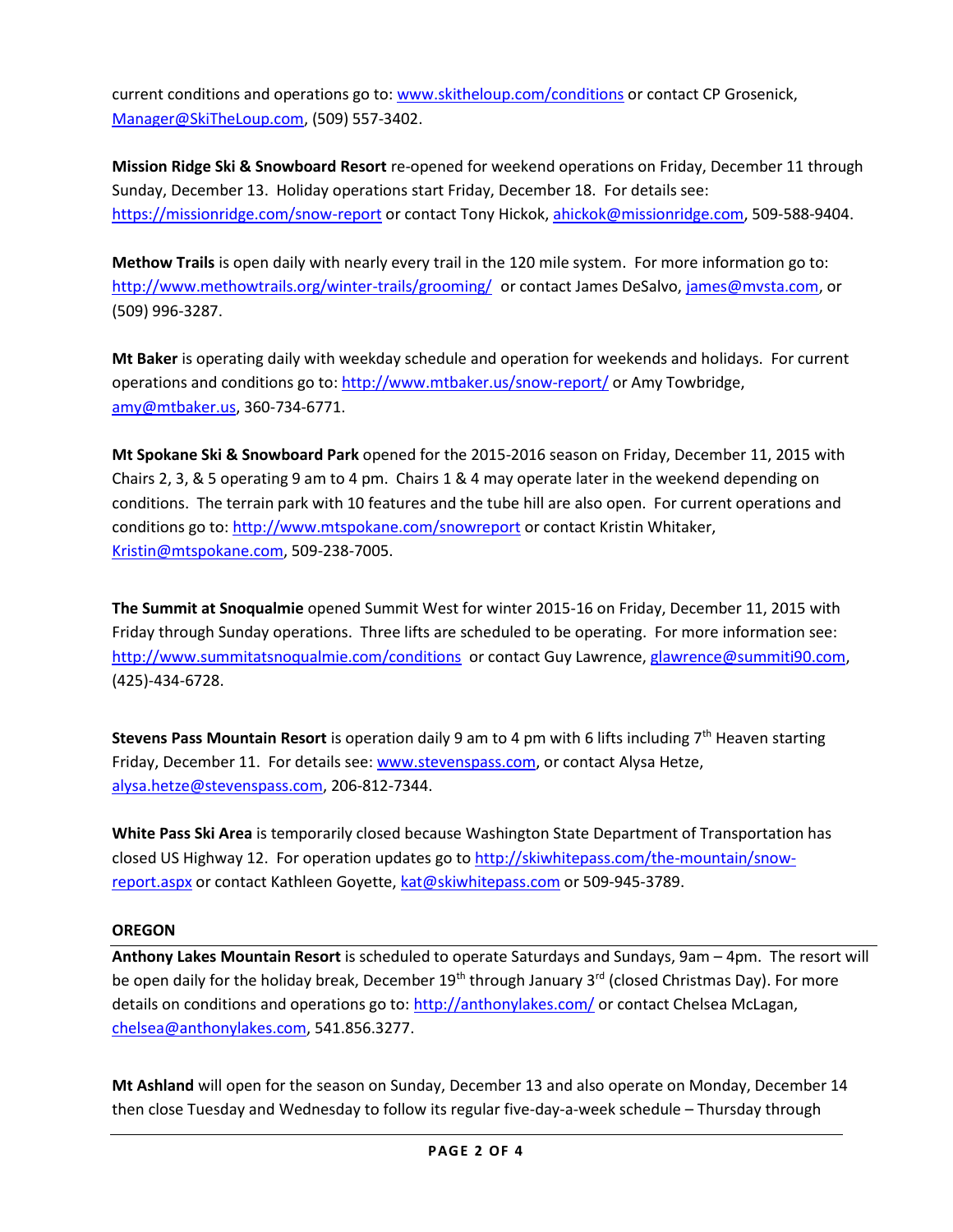Monday. The resort will reopen on Thursday, December 17 with lifts operating seven days a week through Monday, January 4. The lodge will be open with food service, equipment rental, and retail shop. For more details on conditions and operations go t[o http://www.mtashland.com/mountain-report/](http://www.mtashland.com/mountain-report/) or contact Hiram Towle, [htowle@mtashland.com,](mailto:htowle@mtashland.com) 541-482-2897 ext. 224.

**Mt Bachelor** is operating daily from 9 am to 4 pm. For more information go to: <http://www.mtbachelor.com/conditions-report/> or contact Spencer Weimar, [sweimat@mtbachelor.com,](mailto:sweimat@mtbachelor.com) 541-693-0953.

**Mt Hood Meadows** began daily operations for the 2015-2016 season on Friday, December 11, 9 am to 4 pm with the Mt. Hood Express, Vista Express, Buttercup, Easy Rider and the Ballroom Carpet lifts. More information on operations and conditions at: [https://www.skihood.com/the-mountain/conditions,](https://www.skihood.com/the-mountain/conditions) or contact Dave Tragethon[, dave.tragethon@skihood.com,](mailto:dave.tragethon@skihood.com) 971-373-8111.

**Mt Hood Skibowl** is operating the Friday through Sunday with Tube Hill & Adventure Park 10 am to 4 pm and Cosmic Tubing Friday and Saturday from 5:00pm to 11:00pm. For more information go to: <http://www.skibowl.com/winter/> or contact Hans Wipper, [hans.wipper@skibowl.com](mailto:hans.wipper@skibowl.com) or 503-272-3206.

**Timberline Lodge** is in daily operations from 9 am to 4 pm. Conditions and operating information at: <http://www.timberlinelodge.com/conditions/> or contact John Burton, [jburton@timberlinelodge.com,](mailto:jburton@timberlinelodge.com) 503-272-3345.

# **IDAHO**

**Bogus Basin Mountain Recreation Area** will be opening seven days a week starting Saturday December 12. the Nordic Center will have a partial opening as well. More details at: [www.bogusbasin.org,](http://www.bogusbasin.org/) or contact John Hart, [john@bogusbasin.org,](mailto:john@bogusbasin.org) 208-332-5125

**Lookout Pass** re-opened for operations on Friday, December 11 through Monday, December 14 and will be closed on Tuesday, December 15 and Wednesday, December 16. The resort will be open 7 days a week for Christmas vacation break, Thursday, December 17th through Monday, January 4th.More information at: [https://skilookout.com/snow-report,](https://skilookout.com/snow-report) or contact Phil Edholm[, phil@skilookout.com,](mailto:phil@skilookout.com) 208-744-1301.

**Schweitzer Mountain** is open daily 9 am to 3:30 pm operating the Basin Express Quad, Musical Chairs Double, Magical Carpet and the Lakeview Triple with limited operations.For more information on conditions and operations:<http://www.schweitzer.com/mountain/snow-report/> or contact Sean Mirus, [smirus@schweitzer.com,](mailto:smirus@schweitzer.com) 208-263-9555

**Silver Mountain**. Is open Saturday, December 12 and Sunday, December 13 with the gondola, chairs 1 and 2 and carpet. The resort is planning on a 7 day a week schedule starting on Friday, December 18 and continuing throughout the season. For current conditions and operations go to:<http://www.silvermt.com/snow-report> or contact Jeff Colburn, [JeffC@silvermt.com,](mailto:JeffC@silvermt.com) 208-783-1111.